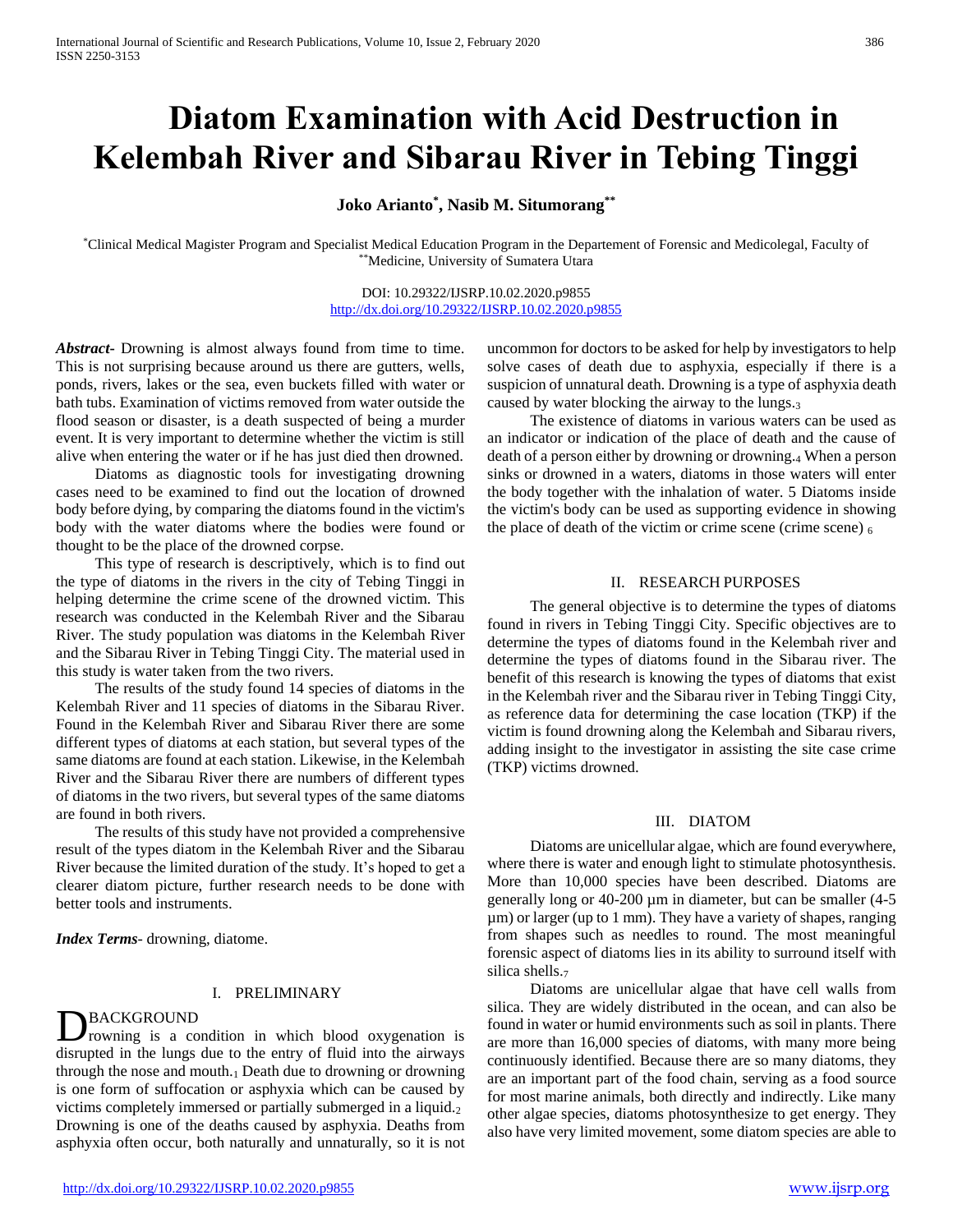make slow movements, but others rely on currents to move. When they die, diatoms sink to the bottom of the sea, contributing to the layer of mud that forms the seabed. This mud forms a layer of diatomaceous earth fossils, substances used in manufacturing and natural pesticides.<sub>8</sub>

## IV. RIVERS

 Rivers are places and containers and networks of water flowing from springs to estuaries, bounded by the right and left side and along the drainage by a border line.9

 The river can also be interpreted as a part of the earth's surface that is located lower than the surrounding land and becomes a place where fresh water flows into the sea, lakes, swamps or other rivers. The river is part of the surface of the earth which, because of its nature, becomes a place for water to flow.<sub>10</sub>

## V. DROWNING

 Drowning is death caused by aspiration of fluid into breathing due to the sinking of all or part of the body into the liquid, while near drowning is a state of physiological disorders due to drowning, but there is no death.<sup>11</sup>

 Another mechanism states that serum electrolyte imbalances affect cardiac function (cardiac reflexes) and can also be caused by laryngospasm as a result of vagal reflex.<sup>12</sup>

 In the event of drowning (drowning), the whole body does not have to sink in water. Provided that the nostrils and mouth are below the surface of the water, it is sufficient to meet the criteria as a sinking event. Based on this understanding, drowning can not only occur in the sea or river but can also occur in the sink or bucket of water. The amount of water that can be deadly if inhaled by the lungs is as much as  $2 L$  for adults and 30-40 ml for babies.<sub>13</sub>

## VI. RESEARCH METHODS

 The material used in this study is river water taken at 2 rivers in Tebing Tinggi City in different locations, namely in the upstream, middle and downstream areas at a depth of 1 meter and 2 meters from the river surface. In one place on the river 2 times the water is taken up so that in the upstream 4 places, the middle part 4 sample and the downstream part 4 sample. In this case 12 samples were taken so that for 2 rivers 24 samples were obtained in the study.

 The sampling technique in this study uses stratified random sampling in the upstream, middle and downstream sections for the types of diatoms in rivers in Tebing Tinggi City used as samples.

Procedure

 1. Take water from the river with a plankton net (plankton net), then the plankton netted samples will be collected in a bucket which is then poured into a bottle of 20 ml, enter 20 ml of concentrated H2SO4 and leave it for 24 hours.

 2. Heat with low heat until it boils, then pour into it a few drops of concentrated HN03, until the color is clear yellow.

 3. The liquid is centrifuged for 15 minutes at a speed of 2000-4000 rpm. The sediment (sediment) is washed with distilled water and then centrifuged again the sediment (sediment) is seen under the microscope.

4. Check the shape of the diatoms found, then identify.

## VII. RESEARCH RESULT

 The results of research conducted on river water taken in 2 rivers in Tebing Tinggi City are the Kelembah River and the Sibarau River in different locations, namely in the upstream, middle and downstream areas, at one place in the river one time was taken which was then made into 3 slides . In this case 1 river was taken 3 samples which in total were made into 9 slides. So the number of samples in this study was 6 samples of 18 slides with the following results:

Types of Diatoms in the Kelembah River.

- Types of diatoms found at Hulu station are: Navicula sp, Fragilaria, Nitzschia sp,

Cychlotella sp, Achnanthes sp, Cymbella sp.

- The type of diatoms found at the Central station are; Navicula sp, Nitzschia sp,

Cymbella sp, Frustulia sp, Plagiotropis sp, Rhopalodia sp.

- Types of diatoms found at the Hilir station are: Navicula sp, Synedra sp, Caloneis sp,

Fragilaria sp, Cymbella sp, Pinnulaia sp, Eunotia sp, Amphora sp.

Types of Diatoms in the Sibarau River.

- Types of diatoms found at the Hulu station are: Synedra sp, Navicula sp, Cymbella sp,

Asterionela sp, Frustulia sp.

- Types of diatoms found at the Central station are: Navicula sp, Caloneis sp, Pinnularia

sp, Frustulia, Cyclotella sp.

- Types of diatoms found at Hilir station are: Synedra sp, Caloneis sp, Nitzschia sp,

Fragilaria sp, Cyclotella sp, Eunotia sp, Asterionella sp.

Distribution of Diatom Types in the Kelembah river at upstream, middle and downstream stations

| Location       |                 | <b>Station</b> |                   |  |  |
|----------------|-----------------|----------------|-------------------|--|--|
|                | <b>Upstream</b> | Middle         | <b>Downstream</b> |  |  |
| Kelembah River | Navicula sp     |                |                   |  |  |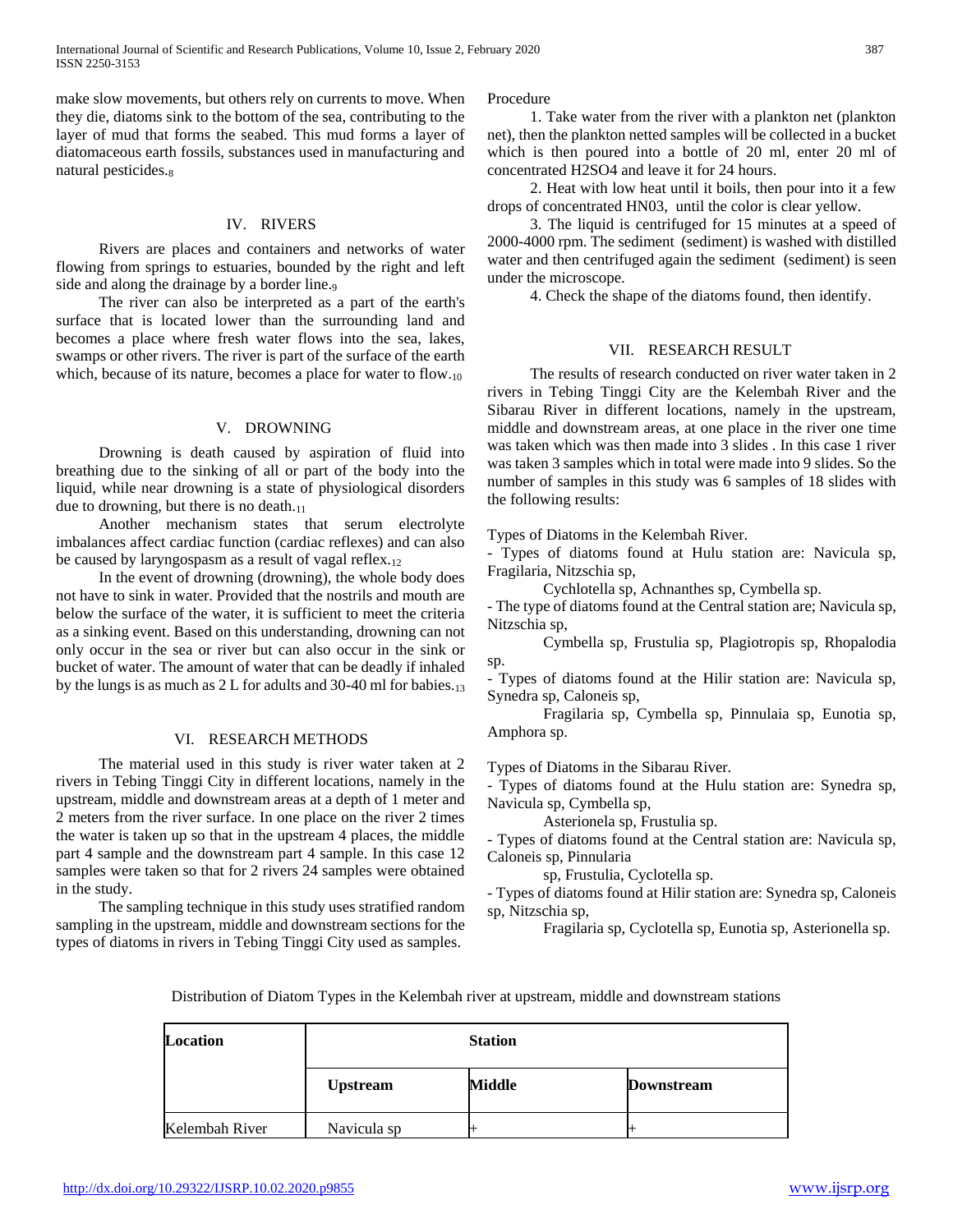| Fragilaria sp |                 | ⊬           |
|---------------|-----------------|-------------|
| Nitzschia sp  |                 |             |
| Cyclotella sp |                 |             |
| Achnantes sp  |                 |             |
| Cymbella sp   | $^{+}$          | $\pm$       |
|               | Frustulia sp    |             |
|               | Plagiotropis sp |             |
|               | Rhopalodia sp   |             |
|               |                 | Synedra sp  |
|               |                 | Caloneis sp |
|               |                 | Pinnularia  |
|               |                 | Eunotia sp  |
|               |                 | Amphora sp  |

Information : + : found

: not found

Distribution of Diatom Types in the Sibarau river at upstream, middle and downstream stations

| <b>Location</b> |                 | <b>Station</b> |                   |  |  |
|-----------------|-----------------|----------------|-------------------|--|--|
|                 | <b>Upstream</b> | <b>Middle</b>  | <b>Downstream</b> |  |  |
| Sibarau River   | Synedra sp      |                | ⊬                 |  |  |
|                 | Navicula sp     | $\overline{+}$ |                   |  |  |
|                 | Asterionela sp  |                |                   |  |  |
|                 | Cymbella sp     |                |                   |  |  |
|                 | Frustulia sp    | $\mathrm{+}$   |                   |  |  |
|                 |                 | Caloneis sp    | ┅                 |  |  |
|                 |                 | Pinnularia sp  |                   |  |  |
|                 |                 | Cyclotella sp  | ⊬                 |  |  |
|                 |                 |                | Fragilaria sp     |  |  |
|                 |                 |                | Eunotia sp        |  |  |
|                 |                 |                | Nitzschia sp      |  |  |

Information : + : found

: not found

## VIII. DISCUSSION

 In general, the presence of phytoplankton, especially the abundance of diatoms in waters is influenced by several factors, namely the type of water, whether flowing or inundated, and the physical and chemical quality of waters such as light intensity, temperature, brightness, current speed, dissolved oxygen, free carbon dioxide, PH, depth, predator and nutrient content (nitrogen and phosphate levels).

 In this study it can be seen that in the Kelembah river, diatom species found at the Hulu station there are 6 species namely: Navicula sp, Fragilaria sp, Nitzschia sp, Cyclotella sp, Achnantes sp, Cymbella sp. At the Central Station there are 6 species namely: Navicula sp, Nitzschia sp, Cymbella sp, Frustulia sp, Plagiotropis sp, Rhopalodia sp, At the Downstream station there are 8 species namely: Navicula sp, Fragilaria sp, Cymbella sp, Synedra sp, Caloneis sp, Pinnularia sp. sp. Eunotia sp. Amphora sp.

 In the Sibarau river, diatom species found at the Hulu station there are 5 species, namely: Synedra sp, Navicula sp,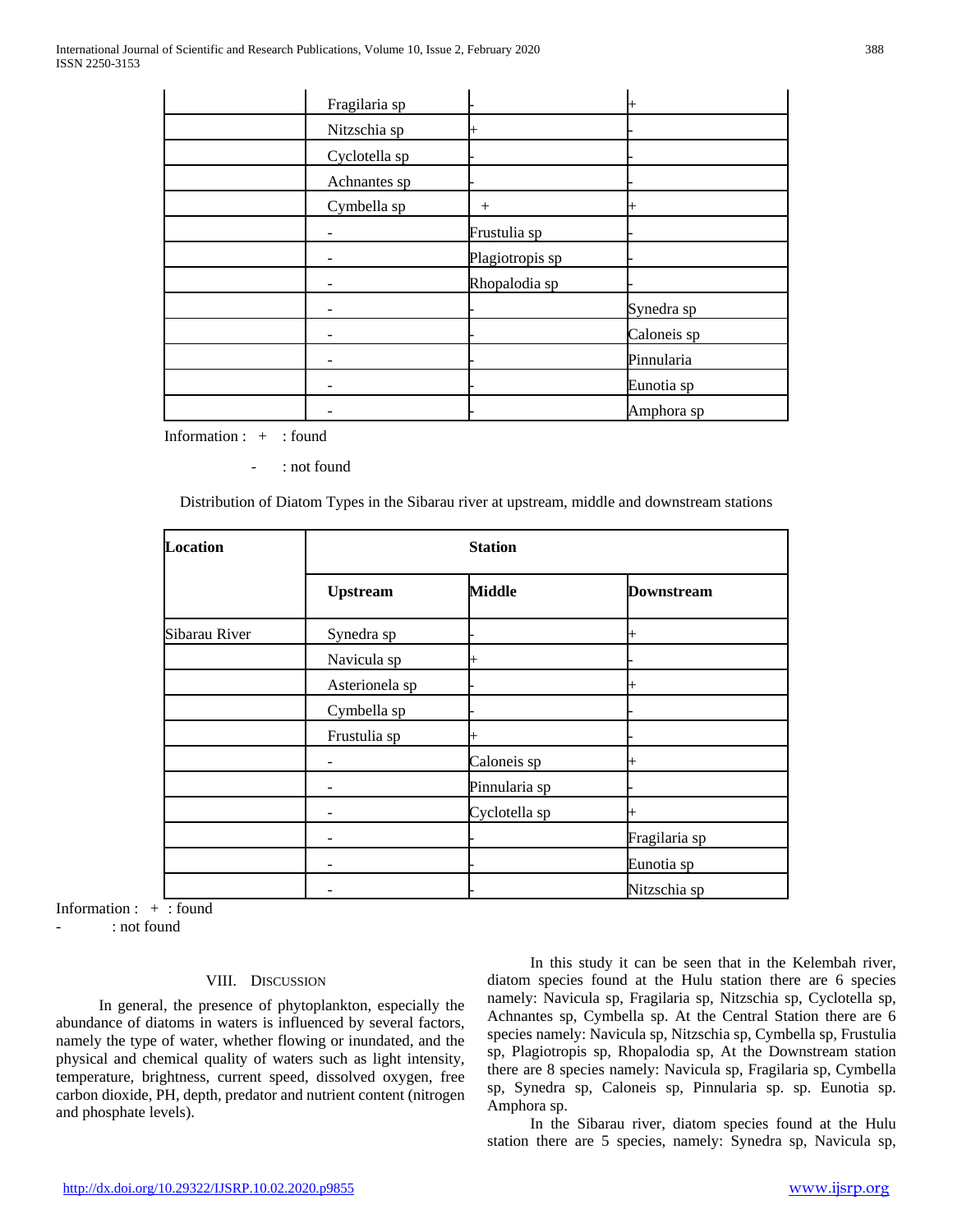Asterionela sp, Cymbella sp, Frustulia sp. At the Central Station there are 5 species namely: Navicula sp, Frustulia sp, Caloneis sp, Pinnularia sp, Cyclotella sp. At the Hilir station there are 7 species, namely: Synedra sp, Asterionela sp, Caloneis sp, cyclotella sp, Fragilaria sp, Eunotia sp, Nitzschia sp. From the above data found in the Kelembah river and Sibarau river there are some different types of diatoms at each station, but several types of the same diatoms are found at each station.

 Likewise from the table above, it is found in the Kelembah and Sibarau Rivers that there are some different types of diatoms in the two rivers, but several types of the same diatoms are found in both rivers. This is consistent with the theory which states that the type of diatoms and the amount / abundance of diatoms differ in each location. Phytoplankons in waters tend to be diverse and abundant in environmental conditions that support their growth, while several types of the same diatoms are found at each station and each river, this is also in accordance with the theory that some species of diatoms have very rapid adaptability with the condition of the environment in which he lives.

 These different fluctuations are very possible to be influenced by the presence of surface currents and also by different current speeds at each station. These different movements and speed of currents cause changes in fluctuations in diatom abundance, because these currents carry plactons that will be distributed and can accumulate in a place certain. Changes in water content density may affect the overall plankton density, because the condition of the water content is a factor that affects the biological plankton.

#### IX. CONCLUSIONS AND SUGGESTIONS

#### **CONCLUSIONS**

 1.From the results of the study found 14 species of diatoms in the Kelembah river,namely: Navicula sp, Fragilaria sp, Nitzschia sp, Cyclotella sp, Achnanthes sp, Cymbella sp, Frustulia sp, Plagiotropis sp, Rhopalodia spp, Synedra sp, Caloneis sp, Pinnularia sp, Achnanthes sp, Cymbella sp, Frustulia sp, Plagiotropis sp, Rhopalodia spp, Synedra sp, Caloneis sp, Pinnularia sp, Eunotia sp, Amphora sp.

 2. Found 11 species of diatoms in the Sibarau river, namely: Synedra sp, Navicula sp, Asterionela sp, Cymbella sp, Frustulia sp, Caloneis sp, Pinnularia sp, Cyclotella sp, Fragilaria sp, Eunotia sp, Nitzschia sp.

 3.Types of diatoms in the Kelembah river that are not found in the Sibarau river are Achnantes sp, Amphora sp, Plagiotropis sp, Rhopalodia sp.

 4.Types of diatoms in the Sibarau river that are not found in the Weak river are: Asterionela sp.

 5.Found in the Kelembah river and the Sibarau River there are some different types of diatoms in the two rivers, but some of the same diatoms are found in both rivers, this is because some diatoms have the ability to adapt quickly so that they are able to

live in various environmental conditions , while some are only able to live in certain conditions.

## **SUGGESTIONS**

 1.The results obtained in this study have not provided a comprehensive result of the types of diatoms in the Kelembah River or the Sibarau River in Tebing Tinggi City given the limited duration of the study. This causes the need for further research at different times, circumstances and locations.

 2.To get a clearer result of diatoms, further research needs to be done with better tools and instruments.

 3.The same research needs to be done for other rivers in Tebing Tinggi City.

#### **REFERENCES**

- [1] Atmadja DS. Kematian Akibat Tenggelam. Jakarta: Bagian Kedokteran Forensik Fakultas Kedokteran Universitas Indonesia; 1991
- [2] Idries AM. Penerapan Ilmu Kedokteran Forensik Dalam Proses Penyidikan. Edisi Revisi. Cetakan Kedua: Sagung Seto; 2011. p. 65-70
- [3] Fitricia Ria. Tanda Intravital Yang Ditemukan Pada Kasus Tenggelam di Departemen Kedokteran Forensik FK USU RSUP H Adam Malik/RSUD Pirngadi Medan Pada Bulan Januari 2007-Desember 2009. Medan:
- [4] Punia, R, K. Case Report, Diatoms, Role in Drowning. J Indian Acad Forensic Med. 33(2); 2011. p. 184-186
- [5] Piette, M. H. A., and E. A. D. Letter. Drowning: Still a Difficult Autopsy Diagnosis. Forensic Science International; 2011
- [6] Peabody, A.J., and N.G. Cameron. The Diatom Applications for the environment and Earth Sciences, 2nd edition. Cambridge University Press: United Kingdom; 2010
- [7] Peabody, A.J., and N.G. Cameron. The Diatom Applications for the environment and Earth Sciences, 2nd edition. Cambridge University Press: United Kingdom; 2010
- [8] Campbell, A.S., and Moore, R.C., treatise on invertebrate paleon-tology, part D, Protista, Volume . New York; Geological Society of America, and Lawrence, University of Kansas Press; 1954
- [9] Peraturan Pemerintah RI No. 35 Tahun 1991 tentang sungai
- [10] Syarifuddin, dkk. Sains Geografi. Jakarta: Bumi Aksara 16; 2000
- [11] Onyekwelu, E. Drowning and Near Drowning. Internet Journal Of Health; 2008. 8(2)
- [12] Idries, AM. Pedoman Ilmu Kedokteran Forensik. Jakarta; Binarupa Aksara. 1997. p. 137-147
- [13] Dahlan, S. Ilmu Kedokteran Forensik Pedoman Bagi Dokter dan Penegak Hukum. Semarang: Badan Penerbit Universitas Diponegoro; 2000

## **AUTHORS**

**First Author** – Joko Arianto, Clinical Medical Magister Program and Specialist Medical Education Program in the Departement of Forensic and Medicolegal, Faculty of Medicine, University of Sumatera Utara

**Second Author** – Nasib M. Situmorang, Clinical Medical Magister Program and Specialist Medical Education Program in the Departement of Forensic and Medicolegal, Faculty of Medicine, University of Sumatera Utara